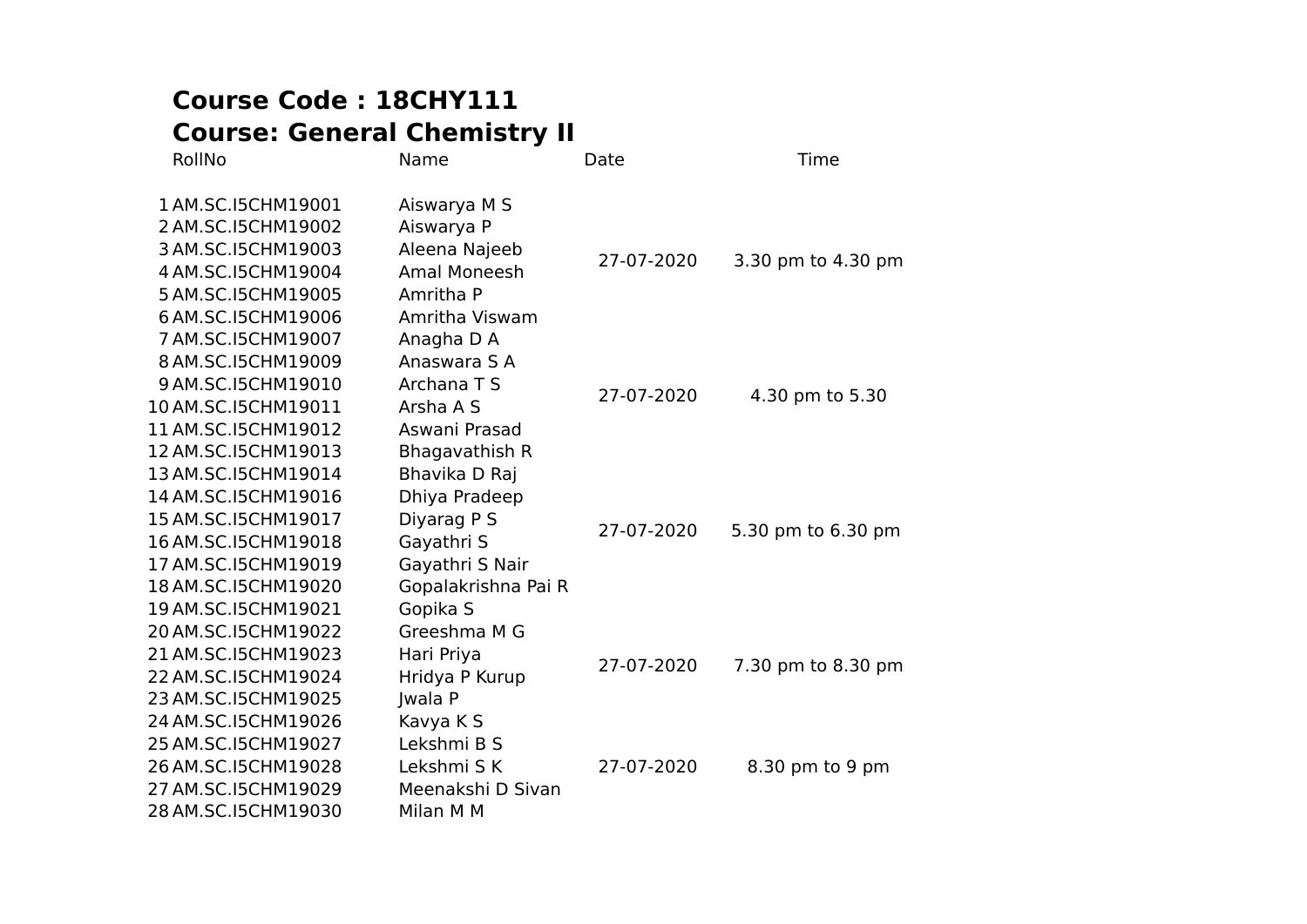| 29 AM.SC.15CHM19031   | Muhsina Yoosuf       |            |                    |
|-----------------------|----------------------|------------|--------------------|
| 30 AM.SC.15 CHM 19032 | Padmanabhan S        | 28-07-2020 | 9 am to to 10 am   |
| 31 AM.SC.I5CHM19033   | Poornima T S         |            |                    |
| 32 AM.SC.I5CHM19034   | Pournamy Hareesh     |            |                    |
| 33 AM.SC.I5CHM19035   | Prince Pramod K      |            |                    |
| 34 AM.SC.I5CHM19036   | Radhika Sreenath     |            |                    |
| 35 AM.SC.I5CHM19039   | Sharath M            |            |                    |
| 36 AM.SC.I5CHM19040   | Sherin Susan Cherian | 28-07-2020 | $10$ am to $11$ am |
| 37 AM.SC.I5CHM19041   | Sreehari N           |            |                    |
| 38 AM.SC.I5CHM19042   | VR Aju               |            |                    |
| 39 AM.SC.I5CHM19043   | Vaishnavi R          |            |                    |
| 40 AM.SC.15CHM19044   | S Sreelakshmi        |            |                    |
| 41 AM.SC.I5CHM19045   | Kaveri S J           | 28-07-2020 | 11 am to 11. 30 pm |
| 42 AM.SC.I5CHM19046   | Archana K            |            |                    |
|                       |                      |            |                    |

\*\* There may be slight changes in the time schedule for each group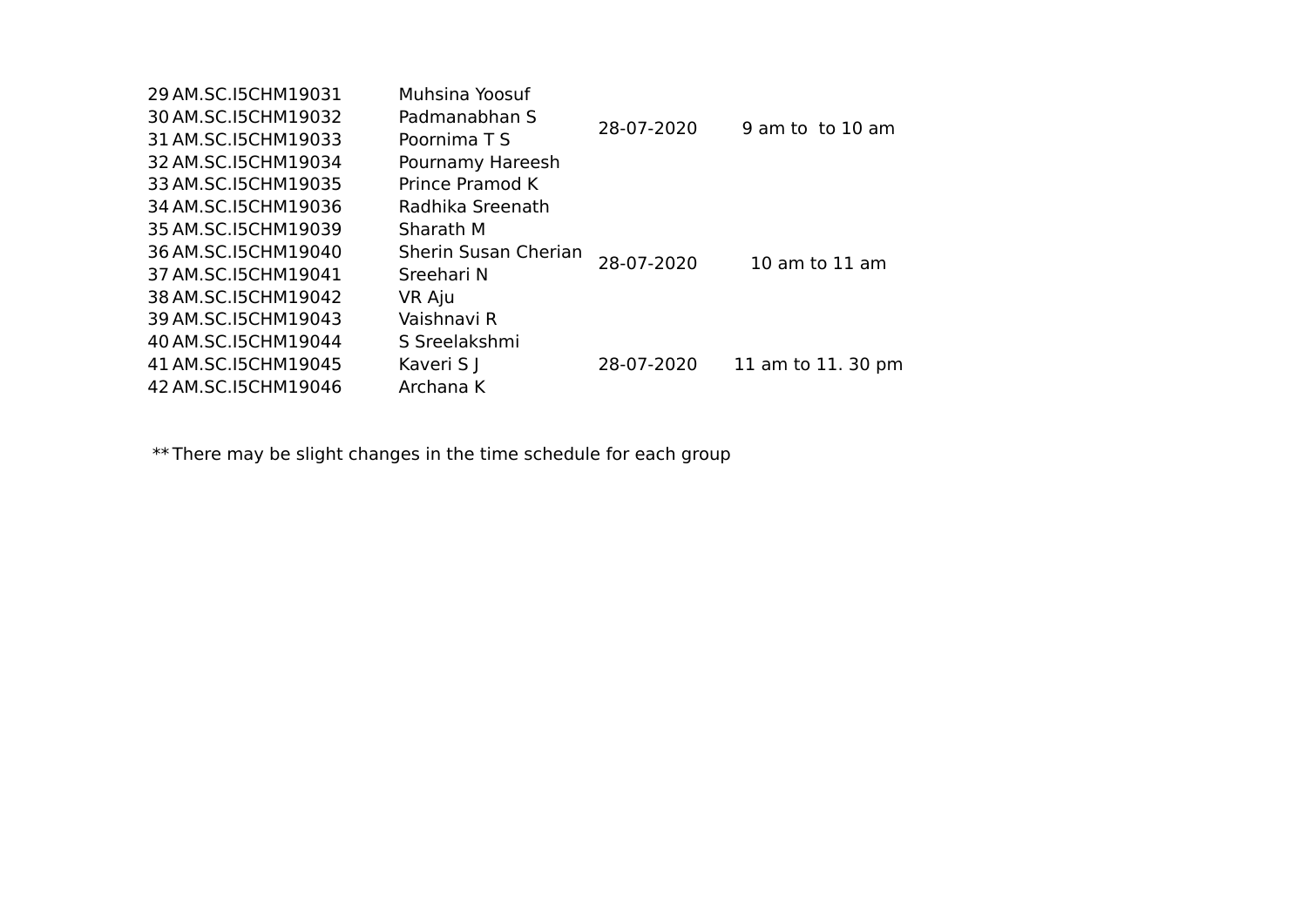## **Course code 18PHY114 Course : Electricity and Magnetism**

| RollNo              | Name                | Date       | Time           |
|---------------------|---------------------|------------|----------------|
| 1 AM.SC.I5CHM19001  | Aiswarya M S        |            |                |
| 2 AM.SC.I5CHM19002  | Aiswarya P          |            |                |
| 3 AM.SC.I5CHM19003  | Aleena Najeeb       | 21-07-2020 | 4 pm - 5 pm    |
| 4 AM.SC.I5CHM19004  | <b>Amal Moneesh</b> |            |                |
| 5 AM.SC.I5CHM19005  | Amritha P           |            |                |
| 6 AM.SC.I5CHM19006  | Amritha Viswam      |            |                |
| 7 AM.SC.I5CHM19007  | Anagha D A          |            |                |
| 8 AM.SC.I5CHM19009  | Anaswara S A        |            |                |
| 9 AM.SC.I5CHM19010  | Archana T S         | 21-07-2020 | $5$ pm $-6$ pm |
| 10 AM.SC.I5CHM19011 | Arsha A S           |            |                |
| 11 AM.SC.I5CHM19012 | Aswani Prasad       |            |                |
| 12 AM.SC.I5CHM19013 | Bhagavathish R      |            |                |
| 13 AM.SC.I5CHM19014 | Bhavika D Raj       |            |                |
| 14 AM.SC.I5CHM19016 | Dhiya Pradeep       |            |                |
| 15 AM.SC.I5CHM19017 | Diyarag P S         | 21-07-2020 | 7 pm - 8 pm    |
| 16 AM.SC.I5CHM19018 | Gayathri S          |            |                |
| 17 AM.SC.I5CHM19019 | Gayathri S Nair     |            |                |
| 18 AM.SC.I5CHM19020 | Gopalakrishna Pai R |            |                |
| 19 AM.SC.I5CHM19021 | Gopika S            |            |                |
| 20 AM.SC.I5CHM19022 | Greeshma M G        |            |                |
| 21 AM.SC.I5CHM19023 | Hari Priya          | 21-07-2020 | 8 pm - 9 pm    |
| 22 AM.SC.I5CHM19024 | Hridya P Kurup      |            |                |
| 23 AM.SC.I5CHM19025 | <b>Iwala P</b>      |            |                |
| 24 AM.SC.I5CHM19026 | Kavya K S           |            |                |
| 25 AM.SC.I5CHM19027 | Lekshmi B S         |            |                |
| 26 AM.SC.I5CHM19028 | Lekshmi S K         |            |                |
| 27 AM.SC.I5CHM19029 | Meenakshi D Sivan   | 22-07-2020 | 9 am - 10 am   |
| 28 AM.SC.I5CHM19030 | Milan M M           |            |                |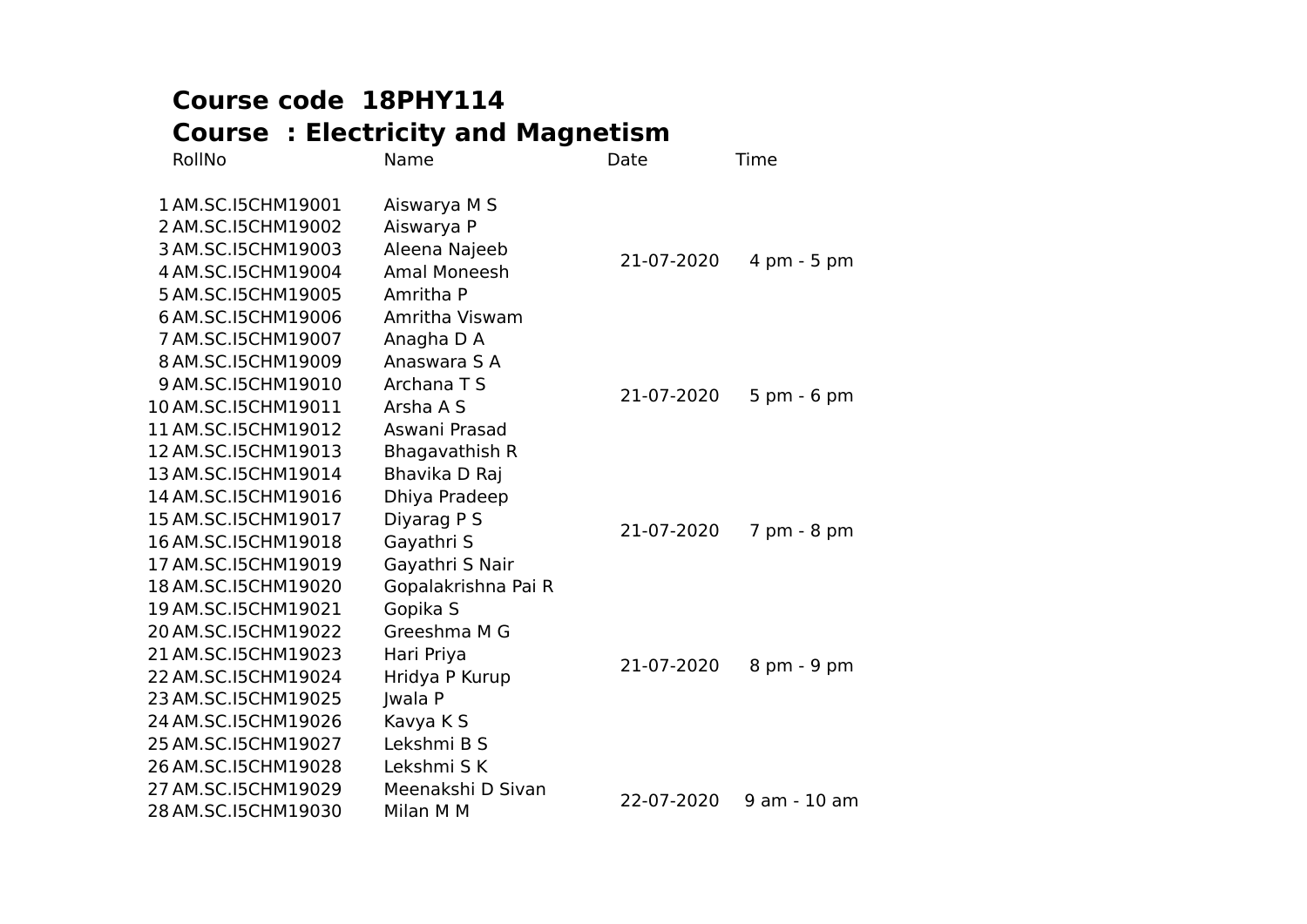| 29 AM.SC.15CHM19031   | Muhsina Yoosuf       |            |                          |
|-----------------------|----------------------|------------|--------------------------|
| 30 AM.SC.15 CHM 19032 | Padmanabhan S        |            |                          |
| 31 AM.SC.I5CHM19033   | Poornima T S         |            |                          |
| 32 AM.SC.I5CHM19034   | Pournamy Hareesh     |            |                          |
| 33 AM.SC.I5CHM19035   | Prince Pramod K      | 22-07-2020 | $10$ am - $11$ am        |
| 34 AM.SC.I5CHM19036   | Radhika Sreenath     |            |                          |
| 35 AM.SC.I5CHM19039   | Sharath M            |            |                          |
| 36 AM.SC.I5CHM19040   | Sherin Susan Cherian |            |                          |
| 37 AM.SC.15CHM19041   | Sreehari N           |            |                          |
| 38 AM.SC.15 CHM 19042 | VR Aju               |            |                          |
| 39 AM.SC.I5CHM19043   | Vaishnavi R          |            | 22-07-2020 11 am - 12 pm |
| 40 AM.SC.15CHM19044   | S Sreelakshmi        |            |                          |
| 41 AM.SC.I5CHM19045   | Kaveri S J           |            |                          |
| 42 AM.SC.I5CHM19046   | Archana K            |            |                          |
|                       |                      |            |                          |

Time slot may change little bit according to the completion of the previous group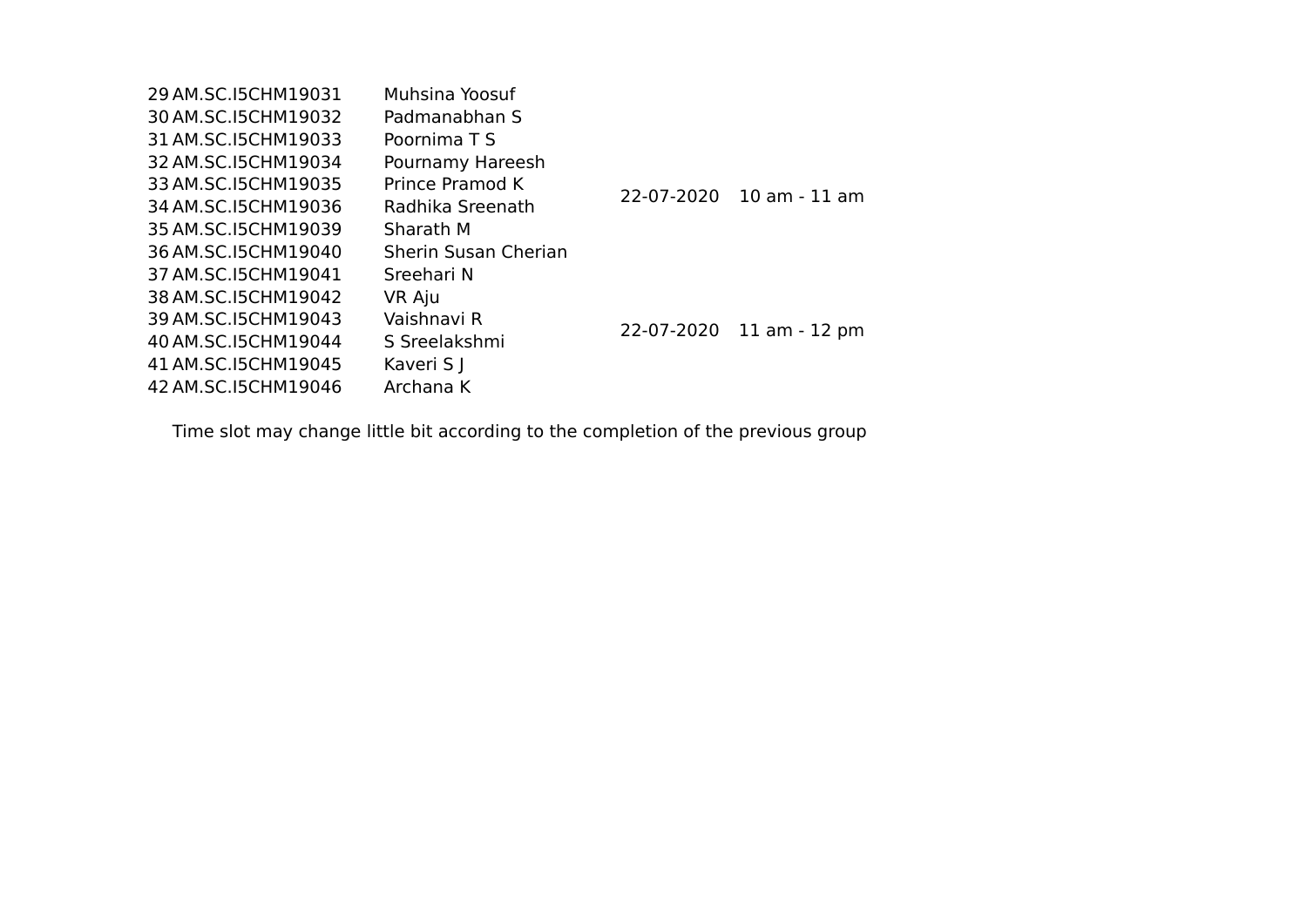# **Course Code : 18MAT114 Course: Ordinary Differential Equations and Vector Calculus**

| SI No.         | Roll No.         | Name                | Date       | Time        |
|----------------|------------------|---------------------|------------|-------------|
| $\mathbf 1$    | AM.SC.I5CHM19001 | Aiswarya M S        |            |             |
| 2              | AM.SC.I5CHM19002 | Aiswarya P          |            |             |
| 3              | AM.SC.I5CHM19003 | Aleena Najeeb       |            |             |
| 4              | AM.SC.I5CHM19004 | <b>Amal Moneesh</b> |            | $5$ to 6 pm |
| 5              | AM.SC.I5CHM19005 | Amritha P           |            |             |
| 6              | AM.SC.I5CHM19006 | Amritha Viswam      |            |             |
| $\overline{7}$ | AM.SC.I5CHM19007 | Anagha D A          |            |             |
| 8              | AM.SC.I5CHM19009 | Anaswara S A        |            |             |
| 9              | AM.SC.I5CHM19010 | Archana T S         |            |             |
| 10             | AM.SC.I5CHM19011 | Arsha A S           |            |             |
| 11             | AM.SC.I5CHM19012 | Aswani Prasad       |            | 6 to 7 pm   |
| 12             | AM.SC.I5CHM19013 | Bhagavathish R      |            |             |
| 13             | AM.SC.I5CHM19014 | Bhavika D Raj       |            |             |
| 14             | AM.SC.I5CHM19016 | Dhiya Pradeep       | 01/08/2020 |             |
| 15             | AM.SC.I5CHM19017 | Diyarag P S         |            |             |
| 16             | AM.SC.I5CHM19018 | Gayathri S          |            |             |
| 17             | AM.SC.I5CHM19019 | Gayathri S Nair     |            |             |
| 18             | AM.SC.I5CHM19020 | Gopalakrishna Pai R |            | 7 to 8 pm   |
| 19             | AM.SC.I5CHM19021 | Gopika S            |            |             |
| 20             | AM.SC.I5CHM19022 | Greeshma M G        |            |             |
| 21             | AM.SC.I5CHM19023 | Hari Priya          |            |             |
| 22             | AM.SC.I5CHM19024 | Hridya P Kurup      |            |             |
| 23             | AM.SC.I5CHM19025 | Jwala P             |            |             |
| 24             | AM.SC.I5CHM19026 | Kavya K S           |            |             |
| 25             | AM.SC.I5CHM19027 | Lekshmi B S         |            | 8 to 9 pm   |
| 26             | AM.SC.I5CHM19028 | Lekshmi S K         |            |             |
| 27             | AM.SC.I5CHM19029 | Meenakshi D Sivan   |            |             |
| 28             | AM.SC.I5CHM19030 | Milan M M           |            |             |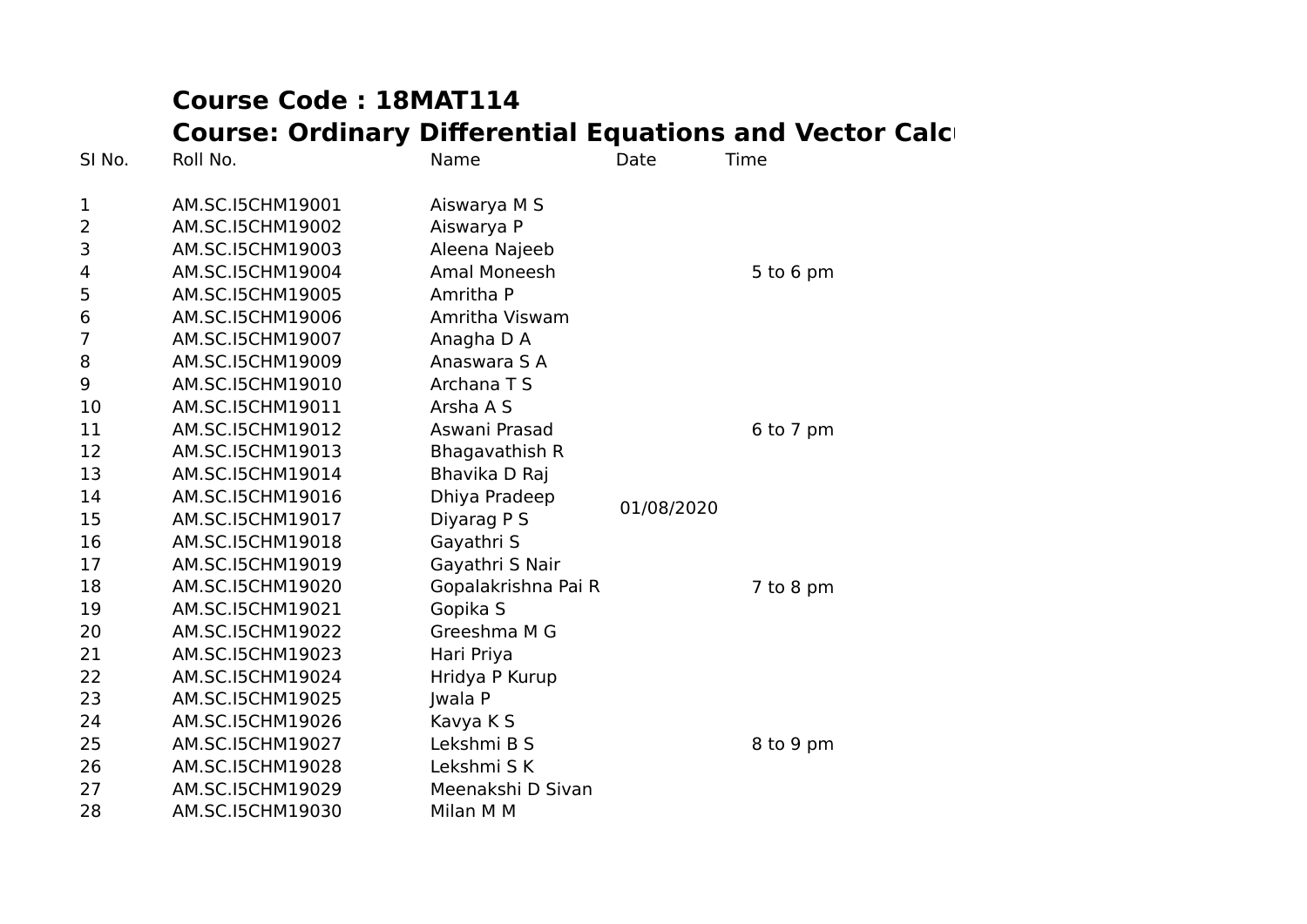| 29 | AM.SC.I5CHM19031 | Muhsina Yoosuf                     |             |
|----|------------------|------------------------------------|-------------|
| 30 | AM.SC.I5CHM19032 | Padmanabhan S                      |             |
| 31 | AM.SC.I5CHM19033 | Poornima T S                       |             |
| 32 | AM.SC.I5CHM19034 | Pournamy Hareesh                   | 10 to 11 am |
| 33 | AM.SC.I5CHM19035 | Prince Pramod K                    |             |
| 34 | AM.SC.I5CHM19036 | Radhika Sreenath                   |             |
| 35 | AM.SC.I5CHM19039 | Sharath M                          |             |
| 36 | AM.SC.I5CHM19040 | 02/08/2020<br>Sherin Susan Cherian |             |
| 37 | AM.SC.I5CHM19041 | Sreehari N                         |             |
| 38 | AM.SC.I5CHM19042 | VR Aju                             |             |
| 39 | AM.SC.I5CHM19043 | Vaishnavi R                        | 11 to 12 am |
| 40 | AM.SC.I5CHM19044 | S Sreelakshmi                      |             |
| 41 | AM.SC.I5CHM19045 | Kaveri S J                         |             |
| 42 | AM.SC.I5CHM19046 | Archana K                          |             |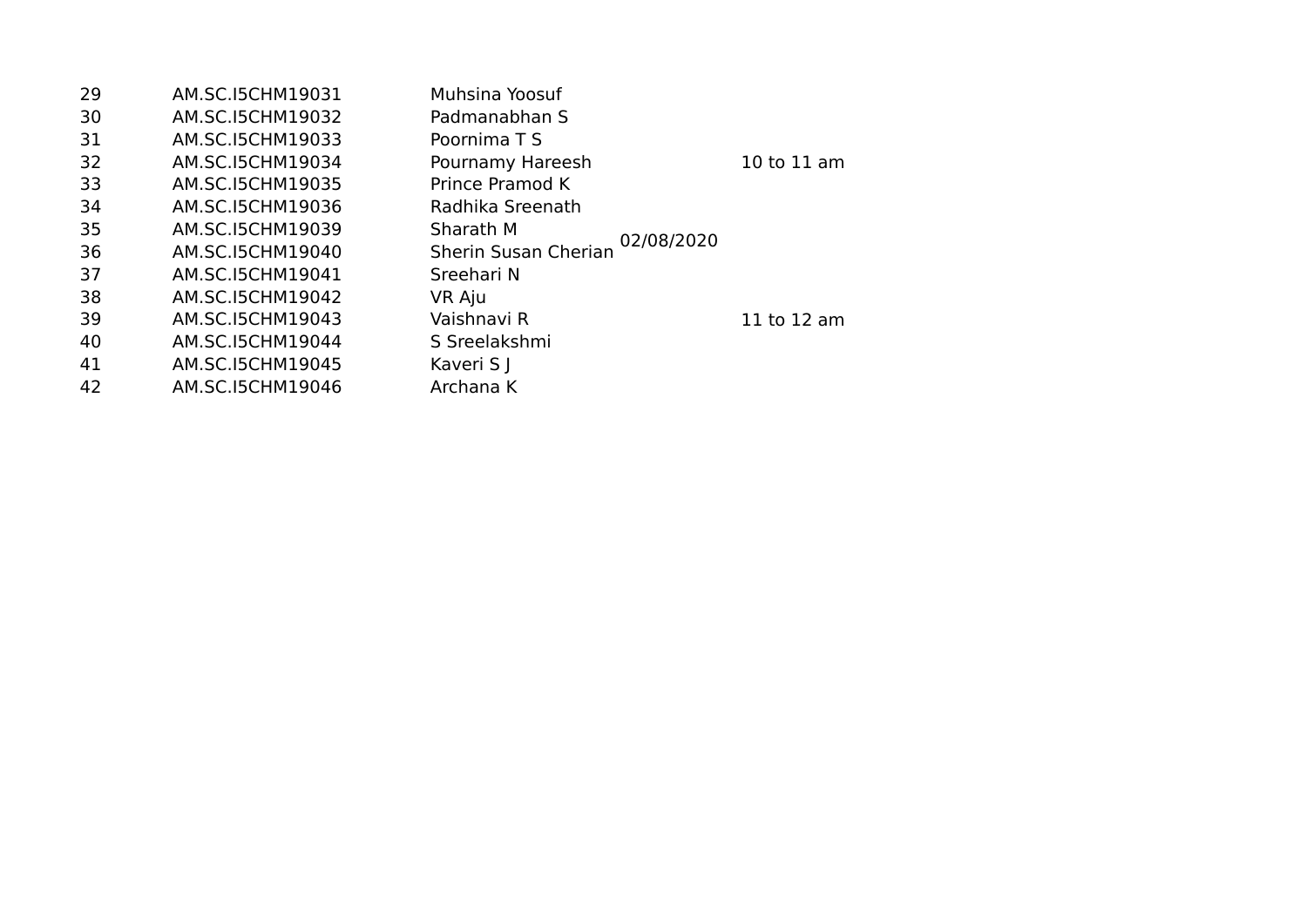### Class :Int M.Sc..2019.R.CHE.1.18SAN111 **Course :18SAN111\_Sanskrit II**

| SINo | RollNo              | Name                | Viva time        |
|------|---------------------|---------------------|------------------|
|      | 1 AM.SC.I5CHM19004  | Amal Moneesh        | 15:30h TO 16:30h |
|      | 2 AM.SC.I5CHM19006  | Amritha Viswam      |                  |
|      | 3 AM.SC.I5CHM19009  | Anaswara S A        |                  |
|      | 4 AM.SC.I5CHM19011  | Arsha A S           |                  |
|      | 5 AM.SC.I5CHM19014  | Bhavika D Raj       |                  |
|      | 6 AM.SC.I5CHM19020  | Gopalakrishna Pai R |                  |
|      | 7 AM.SC.I5CHM19021  | Gopika S            |                  |
|      | 8 AM.SC.I5CHM19026  | Kavya K S           |                  |
|      | 9 AM.SC.I5CHM19028  | Lekshmi S K         |                  |
|      | 10 AM.SC.I5CHM19029 | Meenakshi D Sivan   |                  |
|      | 11 AM.SC.I5CHM19032 | Padmanabhan S       | 16:30h TO 17:12h |
|      | 12 AM.SC.I5CHM19034 | Pournamy Hareesh    |                  |
|      | 13 AM.SC.I5CHM19036 | Radhika Sreenath    |                  |
|      | 14 AM.SC.I5CHM19038 | Sannidhi Vamsi Teja |                  |
|      | 15 AM.SC.I5CHM19043 | Vaishnavi R         |                  |
|      | 16 AM.SC.I5CHM19045 | Kaveri S J          |                  |
|      | 17 AM.SC.I5CHM19046 | Archana K           |                  |
|      |                     |                     |                  |

#### INSTRUCTION:

There are two time slots. All the students of same time slot should be online given slot hour without miss.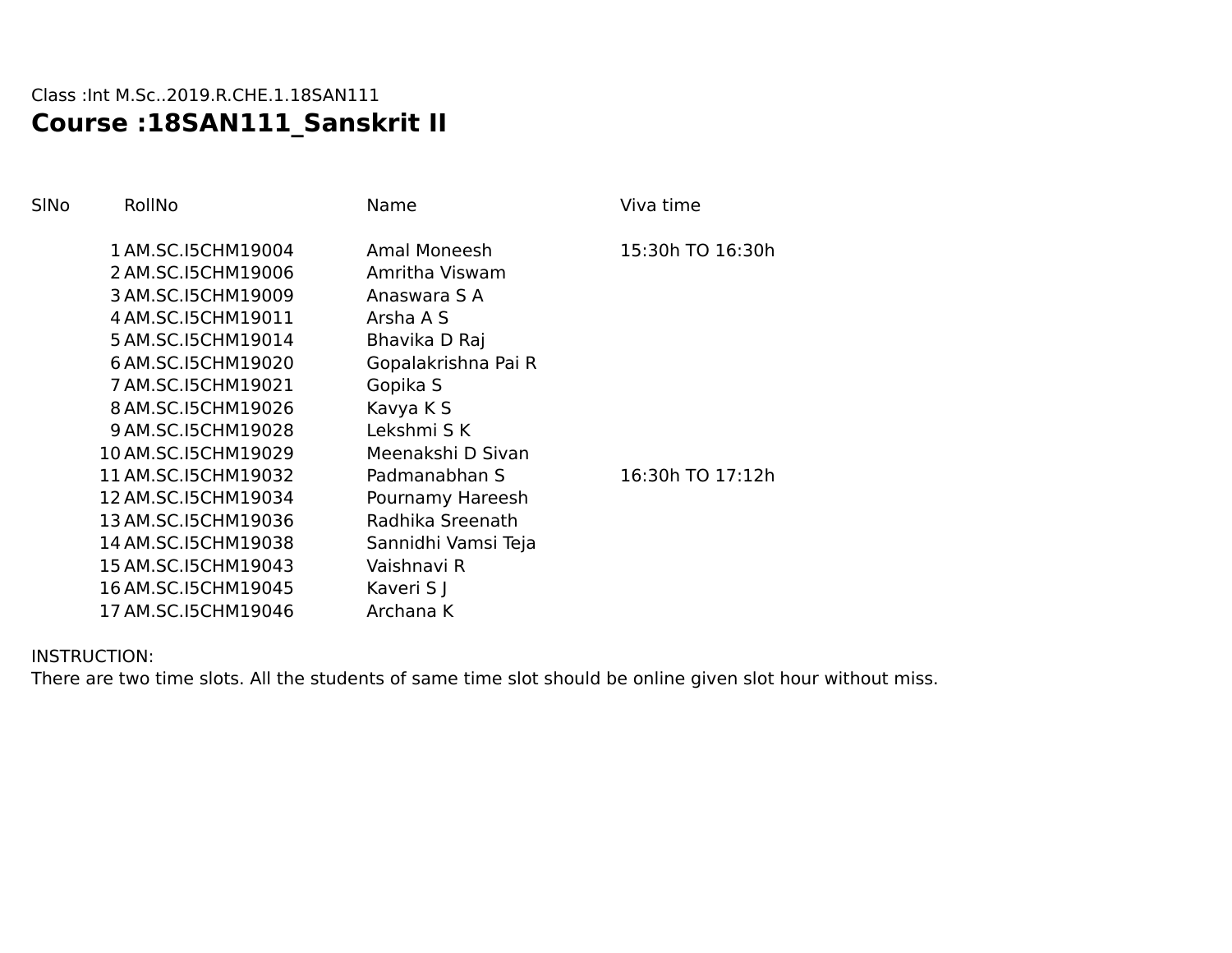## **Course Code :18CSA116 Course Title : Advanced Computer programming**

| RollNo              | Name                | Date    | Time         |
|---------------------|---------------------|---------|--------------|
| 1 AM.SC.I5CHM19001  | Aiswarya M S        | 3rd Aug | 9:30 to 4:30 |
| 2 AM.SC.I5CHM19002  | Aiswarya P          | 3rd Aug | 9:30 to 4:30 |
| 3 AM.SC.I5CHM19003  | Aleena Najeeb       | 3rd Aug | 9:30 to 4:30 |
| 4 AM.SC.I5CHM19004  | Amal Moneesh        | 3rd Aug | 9:30 to 4:30 |
| 5 AM.SC.I5CHM19005  | Amritha P           | 3rd Aug | 9:30 to 4:30 |
| 6 AM.SC.I5CHM19006  | Amritha Viswam      | 3rd Aug | 9:30 to 4:30 |
| 7 AM.SC.I5CHM19007  | Anagha D A          | 3rd Aug | 9:30 to 4:30 |
| 8 AM.SC.I5CHM19009  | Anaswara S A        | 3rd Aug | 9:30 to 4:30 |
| 9 AM.SC.I5CHM19010  | Archana T S         | 3rd Aug | 9:30 to 4:30 |
| 10 AM.SC.I5CHM19011 | Arsha A S           | 3rd Aug | 9:30 to 4:30 |
| 11 AM.SC.I5CHM19012 | Aswani Prasad       | 3rd Aug | 9:30 to 4:30 |
| 12 AM.SC.I5CHM19013 | Bhagavathish R      | 3rd Aug | 9:30 to 4:30 |
| 13 AM.SC.I5CHM19014 | Bhavika D Raj       | 3rd Aug | 9:30 to 4:30 |
| 14 AM.SC.I5CHM19016 | Dhiya Pradeep       | 3rd Aug | 9:30 to 4:30 |
| 15 AM.SC.I5CHM19017 | Diyarag P S         | 3rd Aug | 9:30 to 4:30 |
| 16 AM.SC.I5CHM19018 | Gayathri S          | 3rd Aug | 9:30 to 4:30 |
| 17 AM.SC.I5CHM19019 | Gayathri S Nair     | 3rd Aug | 9:30 to 4:30 |
| 18 AM.SC.I5CHM19020 | Gopalakrishna Pai R | 3rd Aug | 9:30 to 4:30 |
| 19 AM.SC.I5CHM19021 | Gopika S            | 3rd Aug | 9:30 to 4:30 |
| 20 AM.SC.I5CHM19022 | Greeshma M G        | 3rd Aug | 9:30 to 4:30 |
| 21 AM.SC.I5CHM19023 | Hari Priya          | 3rd Aug | 9:30 to 4:30 |
| 22 AM.SC.I5CHM19024 | Hridya P Kurup      | 3rd Aug | 9:30 to 4:30 |
| 23 AM.SC.I5CHM19025 | <b>Jwala P</b>      | 3rd Aug | 9:30 to 4:30 |
| 24 AM.SC.I5CHM19026 | Kavya K S           | 3rd Aug | 9:30 to 4:30 |
| 25 AM.SC.I5CHM19027 | Lekshmi B S         | 3rd Aug | 9:30 to 4:30 |
| 26 AM.SC.I5CHM19028 | Lekshmi S K         | 3rd Aug | 9:30 to 4:30 |
| 27 AM.SC.I5CHM19029 | Meenakshi D Sivan   | 3rd Aug | 9:30 to 4:30 |
| 28 AM.SC.I5CHM19030 | Milan M M           | 3rd Aug | 9:30 to 4:30 |